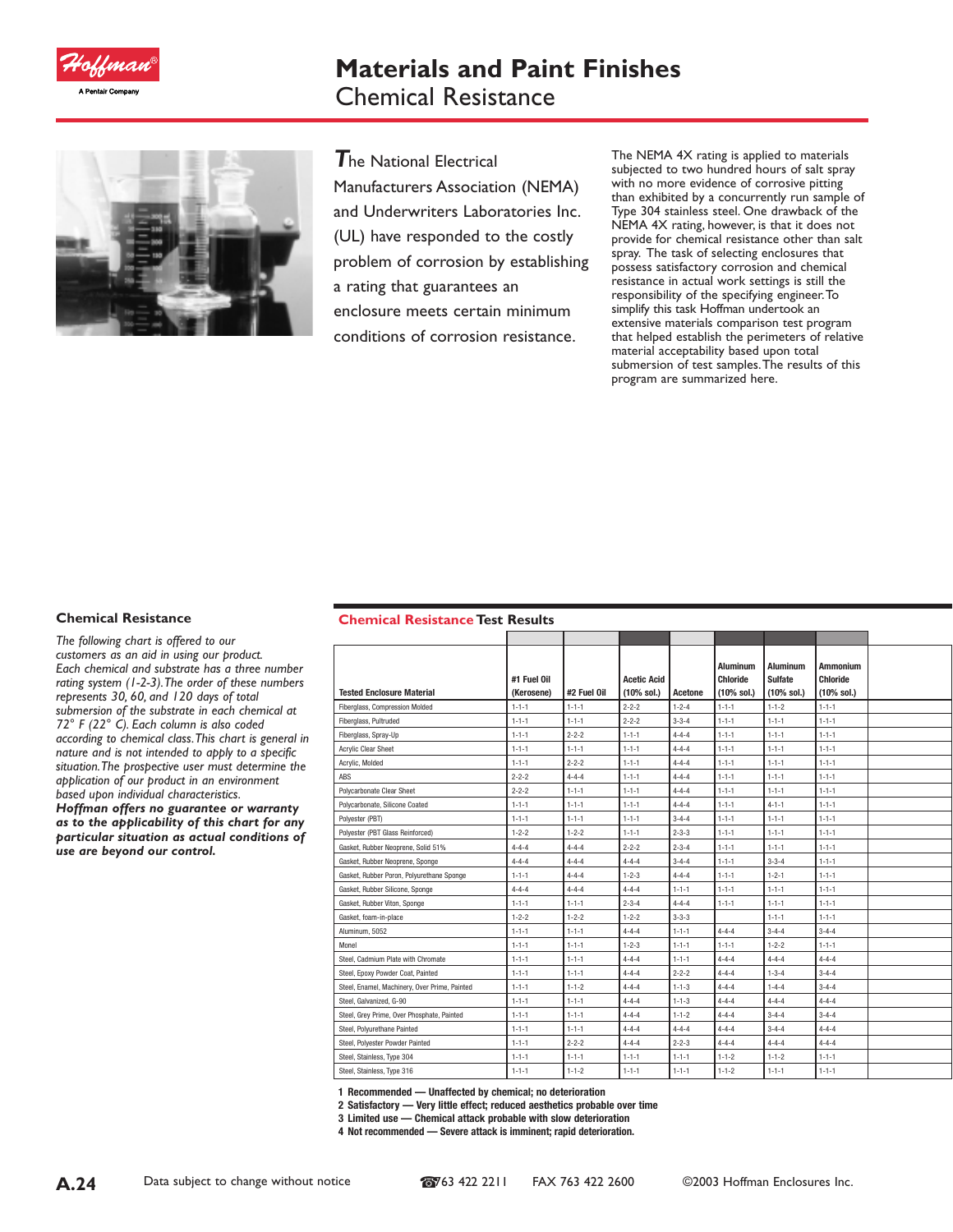|              | Solvenis                          | <b>Alkalis</b>                         | <b>Acids</b>                             |
|--------------|-----------------------------------|----------------------------------------|------------------------------------------|
|              | <b>Stainless Steel Type 316</b>   | Polyester                              | Polycarbonate                            |
| Recommended  | <b>Stainless Steel Type 304</b>   | <b>ABS</b>                             | Polyester                                |
|              | <b>Fiberglass</b>                 | <b>Stainless Steel Type 316</b>        | <b>ABS</b>                               |
|              | Aluminum                          | <b>Stainless Type 304</b>              | <b>Stainless Steel Type 316</b>          |
|              | <b>Steel, Epoxy Powder Coated</b> |                                        | <b>Stainless Steel Type 304</b>          |
| Satisfactory | Polycarbonate<br><b>ABS</b>       | Fiberglass<br>Polycarbonate            | Fiberglass<br>Steel, Epoxy Powder Coated |
| Limited Use  |                                   | Steel, Epoxy Powder Coated<br>Aluminum | Aluminum                                 |

#### **Corrosion Resistance**

*A brief, general overview of the chemical resistance of various enclosure materials is presented in the chart on the left. Materials are rated on a scale of "Recommended" to "Limited Use" based on their performance in resisting corrosion from three classes of chemicals — solvents and organics, alkalis and oxidizers, and acids and neutral salts.*

*This chart is intended to provide a quick overview. It will allow you to make decisions on the feasibility of using certain enclosure materials in your environment. However, note that enclosure materials listed as "Limited Use" will perform well when exposed to certain specific corrosive agents within the three general classes.We recommend that you refer to the detailed Chemical Resistance Charts on the bottom of this page and on the next several pages for specific performance information based on your environmental conditions.*

| Hydroxide<br>(25% sol.) | Ammonium I Ammonium<br>Nitrate<br>(10% sol.) | Ammonium<br>Phosphate<br>(10% sol.) | 0il         | ASTM#1 ASTM#3<br><b>Oil</b> | Axle<br>Grease | <b>Boric</b><br>Acid<br>(10% sol.) | <b>Bromine</b><br>Water | Calcium<br><b>Chloride</b><br>(10% sol.) | Calcium<br>Hydroxide<br>(10% sol.) | Calcium<br><b>Sulfate</b><br>(10% sol.) | Calcium<br>Hypochlorite Acid<br>$(10\% \text{ sol.})$ | Carbolic<br>(25% sol. | Carbon<br><b>Tetrachloride</b> | <b>Tested Enclosure Material</b>              |
|-------------------------|----------------------------------------------|-------------------------------------|-------------|-----------------------------|----------------|------------------------------------|-------------------------|------------------------------------------|------------------------------------|-----------------------------------------|-------------------------------------------------------|-----------------------|--------------------------------|-----------------------------------------------|
| $4 - 4 - 4$             | $1 - 1 - 4$                                  | $2 - 4 - 4$                         | $1 - 1 - 1$ | $1 - 1 - 1$                 | $1 - 1 - 1$    | $1 - 1 - 1$                        | $3 - 3 - 3$             | $1 - 1 - 1$                              | $1 - 1 - 3$                        | $1 - 1 - 1$                             | $1 - 1 - 3$                                           | $3 - 3 - 3$           | $1 - 1 - 1$                    | Fiberglass, Compression Molded                |
| $4 - 4 - 4$             | $1 - 2 - 4$                                  | $1 - 2 - 2$                         | $1 - 1 - 1$ | $1 - 1 - 1$                 | $1 - 1 - 1$    | $1 - 1 - 1$                        | $4 - 4 - 4$             | $1 - 1 - 1$                              | $3 - 4 - 4$                        | $1 - 1 - 1$                             | $2 - 3 - 4$                                           | $4 - 4 - 4$           | $1 - 1 - 1$                    | Fiberglass, Pultruded                         |
| $4 - 4 - 4$             | $1 - 2 - 4$                                  | $1 - 1 - 2$                         | $1 - 1 - 1$ | $1 - 1 - 1$                 | $1 - 1 - 1$    | $1 - 1 - 1$                        | $4 - 4 - 4$             | $1 - 1 - 1$                              | $3 - 3 - 3$                        | $1 - 1 - 1$                             | $1 - 3 - 4$                                           | $4 - 4 - 4$           | $1 - 1 - 2$                    | Fiberglass, Spray-Up                          |
| $1 - 1 - 1$             | $1 - 1 - 1$                                  | $1 - 1 - 1$                         | $1 - 1 - 1$ | $1 - 1 - 1$                 | $1 - 1 - 1$    | $1 - 1 - 1$                        | $3 - 3 - 3$             | $1 - 1 - 1$                              | $1 - 1 - 1$                        | $1 - 1 - 1$                             | $1 - 2 - 2$                                           | $4 - 4 - 4$           | $4 - 4 - 4$                    | <b>Acrylic Clear Sheet</b>                    |
| $1 - 1 - 1$             | $1 - 1 - 1$                                  | $1 - 1 - 1$                         | $1 - 2 - 2$ | $1 - 1 - 1$                 | $1 - 1 - 1$    | $1 - 1 - 1$                        | $3 - 3 - 3$             | $2 - 2 - 2$                              | $1 - 1 - 1$                        | $1 - 1 - 1$                             | $1 - 1 - 3$                                           | $4 - 4 - 4$           | $4 - 4 - 4$                    | Acrylic, Molded                               |
| $1 - 1 - 1$             | $1 - 1 - 1$                                  | $1 - 1 - 1$                         | $1 - 1 - 1$ | $1 - 1 - 1$                 | $1 - 1 - 1$    | $1 - 1 - 1$                        | $3 - 3 - 3$             | $1 - 1 - 1$                              | $1 - 1 - 1$                        | $1 - 1 - 1$                             | $1 - 1 - 1$                                           | $4 - 4 - 4$           | $4 - 4 - 4$                    | ABS                                           |
| $4 - 4 - 4$             | $1 - 2 - 4$                                  | $1 - 1 - 1$                         | $2 - 2 - 2$ | $2 - 2 - 2$                 | $2 - 2 - 2$    | $1 - 1 - 1$                        | $4 - 4 - 4$             | $1 - 1 - 1$                              | $1 - 1 - 1$                        | $1 - 1 - 1$                             | $1 - 1 - 1$                                           | $4 - 4 - 4$           | $4 - 4 - 4$                    | Polycarbonate Clear Sheet                     |
| $4 - 4 - 4$             | $1 - 1 - 4$                                  | $1 - 1 - 1$                         | $1 - 2 - 2$ | $1 - 1 - 1$                 | $1 - 1 - 1$    | $1 - 1 - 1$                        | $4 - 4 - 4$             | $1 - 1 - 1$                              | $3 - 4 - 4$                        | $1 - 1 - 1$                             | $4 - 4 - 4$                                           | $4 - 4 - 4$           | $4 - 4 - 4$                    | Polycarbonate, Silicone Coated                |
| $1 - 1 - 1$             | $1 - 1 - 1$                                  | $1 - 1 - 1$                         | $1 - 1 - 1$ | $1 - 1 - 1$                 | $1 - 1 - 1$    | $1 - 1 - 1$                        | $4 - 4 - 4$             | $1 - 1 - 1$                              | $1 - 1 - 1$                        | $1 - 1 - 1$                             | $1 - 1 - 1$                                           | $4 - 4 - 4$           | $1 - 2 - 2$                    | Polyester (PBT)                               |
| $1 - 1 - 1$             | $1 - 1 - 1$                                  | $1 - 1 - 1$                         | $1 - 1 - 1$ | $1 - 1 - 1$                 | $1 - 1 - 1$    | $1 - 1 - 1$                        | $2 - 2 - 2$             | $1 - 1 - 1$                              | $1 - 1 - 2$                        | $1 - 1 - 1$                             | $1 - 2 - 2$                                           | $4 - 4 - 4$           | $1 - 1 - 4$                    | Polyester (PBT Glass Reinforced)              |
| $3 - 3 - 3$             | $1 - 1 - 1$                                  | $1 - 1 - 2$                         | $3 - 3 - 3$ | $4 - 4 - 4$                 | $1 - 3 - 3$    | $1 - 1 - 1$                        | $4 - 4 - 4$             | $1 - 1 - 1$                              | $1 - 1 - 1$                        | $1 - 1 - 1$                             | $1 - 1 - 1$                                           | $3 - 3 - 3$           | $2 - 4 - 4$                    | Gasket, Rubber Neoprene, Solid 51%            |
| $3 - 3 - 4$             | $1 - 1 - 4$                                  | $4 - 4 - 4$                         | $1 - 1 - 2$ | $4 - 4 - 4$                 | $1 - 2 - 3$    | $1 - 1 - 1$                        | $4 - 4 - 4$             | $1 - 1 - 1$                              | $4 - 4 - 4$                        | $1 - 1 - 1$                             | $4 - 4 - 4$                                           | $4 - 4 - 4$           | $4 - 4 - 4$                    | Gasket, Rubber Neoprene, Sponge               |
| $1 - 1 - 1$             | $1 - 1 - 1$                                  | $1 - 1 - 1$                         | $1 - 1 - 1$ | $1 - 1 - 1$                 | $1 - 1 - 1$    | $1 - 1 - 1$                        | $4 - 4 - 4$             | $1 - 1 - 1$                              | $1 - 1 - 4$                        | $1 - 1 - 1$                             | $4 - 4 - 4$                                           | $4 - 4 - 4$           | $4 - 4 - 4$                    | Gasket, Rubber Poron, Polyurethane Sponge     |
| $3 - 3 - 3$             | $1 - 1 - 1$                                  | $1 - 1 - 1$                         | $1 - 1 - 1$ | $3 - 3 - 3$                 | $1 - 1 - 1$    | $1 - 1 - 1$                        | $4 - 4 - 4$             | $1 - 1 - 1$                              | $1 - 1 - 2$                        | $1 - 1 - 1$                             | $1 - 1 - 1$                                           | $4 - 4 - 4$           | $4 - 4 - 4$                    | Gasket, Rubber Silicone, Sponge               |
| $4 - 4 - 4$             | $1 - 1 - 4$                                  | $1 - 1 - 1$                         | $1 - 1 - 1$ | $1 - 1 - 1$                 | $1 - 1 - 1$    | $1 - 1 - 1$                        | $4 - 4 - 4$             | $1 - 1 - 1$                              | $1 - 1 - 1$                        | $1 - 1 - 1$                             | $1 - 1 - 1$                                           | $4 - 4 - 4$           | $3 - 3 - 3$                    | Gasket, Rubber Viton, Sponge                  |
| $1 - 1 - 1$             | $1 - 1 - 1$                                  | $1 - 1 - 1$                         | $1 - 1 - 1$ | $1 - 1 - 1$                 | $1 - 1 - 1$    | $1 - 1 - 1$                        | $1 - 2 - 2$             | $1 - 1 - 1$                              | $1 - 1 - 1$                        | $1 - 1 - 1$                             | $4 - 4 - 4$                                           | $2 - 2 - 3$           | $3 - 3 - 3$                    | Gasket, foam-in-place                         |
| $4 - 4 - 4$             | $2 - 2 - 2$                                  | $4 - 4 - 4$                         | $1 - 1 - 1$ | $1 - 1 - 1$                 | $1 - 1 - 1$    | $1 - 2 - 2$                        | $4 - 4 - 4$             | $2 - 2 - 3$                              | $4 - 4 - 4$                        | $1 - 2 - 2$                             | $3 - 4 - 4$                                           | $1 - 2 - 2$           | $1 - 1 - 1$                    | Aluminum, 5052                                |
| $1 - 1 - 1$             | $1 - 1 - 1$                                  | $1 - 1 - 2$                         | $1 - 1 - 1$ | $1 - 1 - 1$                 | $1 - 1 - 1$    | $1 - 1 - 1$                        | $4 - 4 - 4$             | $1 - 1 - 1$                              | $1 - 1 - 1$                        | $1 - 1 - 1$                             | $2 - 2 - 2$                                           | $1 - 1 - 1$           | $1 - 1 - 1$                    | Monel                                         |
| $4 - 4 - 4$             | $4 - 4 - 4$                                  | $4 - 4 - 4$                         | $1 - 1 - 1$ | $1 - 1 - 1$                 | $1 - 1 - 1$    | $4 - 4 - 4$                        | $4 - 4 - 4$             | $1 - 2 - 2$                              | $2 - 4 - 4$                        | $2 - 2 - 3$                             | $4 - 4 - 4$                                           | $3 - 4 - 4$           | $1 - 1 - 1$                    | Steel, Cadmium Plate with Chromate            |
| $4 - 4 - 4$             | $4 - 4 - 4$                                  | $1 - 1 - 1$                         | $1 - 1 - 1$ | $1 - 1 - 1$                 | $1 - 1 - 1$    | $1 - 1 - 1$                        | $4 - 4 - 4$             | $1 - 1 - 2$                              | $1 - 1 - 4$                        | $2 - 2 - 4$                             | $4 - 4 - 4$                                           | $4 - 4 - 4$           | $1 - 1 - 1$                    | Steel, Epoxy Powder Coat, Painted             |
| $4 - 4 - 4$             | $3 - 4 - 4$                                  | $1 - 1 - 1$                         | $1 - 1 - 1$ | $1 - 1 - 1$                 | $1 - 1 - 1$    | $1 - 1 - 1$                        | $4 - 4 - 4$             | $1 - 4 - 4$                              | $2 - 2 - 3$                        | $2 - 2 - 4$                             | $4 - 4 - 4$                                           | $4 - 4 - 4$           | $1 - 1 - 4$                    | Steel, Enamel, Machinery, Over Prime, Painted |
| $4 - 4 - 4$             | $4 - 4 - 4$                                  | $4 - 4 - 4$                         | $1 - 1 - 1$ | $1 - 1 - 1$                 | $1 - 1 - 1$    | $4 - 4 - 4$                        | $4 - 4 - 4$             | $4 - 4 - 4$                              | $4 - 4 - 4$                        | $4 - 4 - 4$                             | $4 - 4 - 4$                                           | $4 - 4 - 4$           | $1 - 1 - 1$                    | Steel, Galvanized, G-90                       |
| $4 - 4 - 4$             | $3 - 4 - 4$                                  | $2 - 2 - 4$                         | $1 - 1 - 1$ | $1 - 1 - 1$                 | $1 - 1 - 1$    | $1 - 4 - 4$                        | $4 - 4 - 4$             | $4 - 4 - 4$                              | $1 - 4 - 4$                        | $4 - 4 - 4$                             | $4 - 4 - 4$                                           | $4 - 4 - 4$           | $4 - 4 - 4$                    | Steel, Grey Prime, Over Phosphate, Painted    |
| $4 - 4 - 4$             | $4 - 4 - 4$                                  | $1 - 2 - 4$                         | $1 - 1 - 1$ | $1 - 1 - 1$                 | $1 - 1 - 1$    | $4 - 4 - 4$                        | $4 - 4 - 4$             | $3 - 4 - 4$                              | $1 - 4 - 4$                        | $4 - 4 - 4$                             | $4 - 4 - 4$                                           | $4 - 4 - 4$           | $1 - 1 - 1$                    | Steel, Polyurethane Painted                   |
| $4 - 4 - 4$             | $4 - 4 - 4$                                  | $1 - 1 - 1$                         | $1 - 1 - 1$ | $1 - 1 - 1$                 | $1 - 1 - 1$    | $1 - 4 - 4$                        | $4 - 4 - 4$             | $1 - 4 - 4$                              | $4 - 4 - 4$                        | $2 - 2 - 4$                             | $4 - 4 - 4$                                           | $4 - 4 - 4$           | $3 - 4 - 4$                    | Steel, Polyester Powder Painted               |
| $1 - 1 - 1$             | $1 - 1 - 1$                                  | $1 - 2 - 2$                         | $1 - 1 - 1$ | $1 - 1 - 1$                 | $1 - 1 - 1$    | $1 - 1 - 1$                        | $4 - 4 - 4$             | $1 - 1 - 1$                              | $1 - 1 - 1$                        | $1 - 1 - 1$                             | $2 - 2 - 2$                                           | $1 - 1 - 1$           | $1 - 1 - 1$                    | Steel, Stainless, Type 304                    |
| $1 - 1 - 1$             | $1 - 1 - 1$                                  | $1 - 2 - 2$                         | $1 - 1 - 1$ | $1 - 1 - 1$                 | $1 - 1 - 1$    | $1 - 1 - 1$                        | $4 - 4 - 4$             | $1 - 1 - 1$                              | $1 - 1 - 1$                        | $1 - 1 - 1$                             | $2 - 2 - 2$                                           | $1 - 1 - 1$           | $1 - 1 - 1$                    | Steel, Stainless, Type 316                    |

**The following code is located at the top of each chemical column.**

**Alkalis and oxidizers**

**Acids and neutral salts**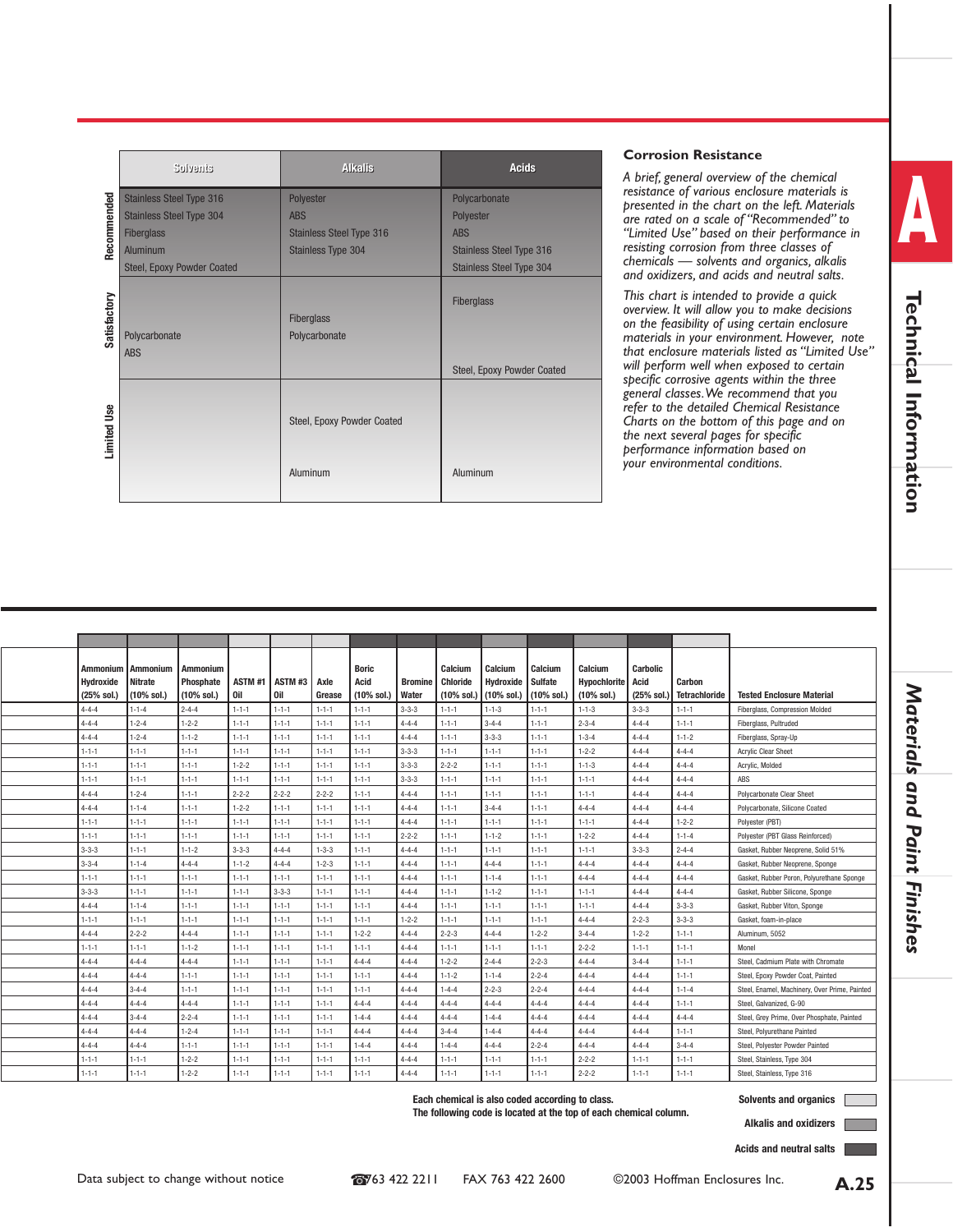

# **Materials and Paint Finishes**

Chemical Resistance

### **Chemical Resistance Test Results (continued)**

| <b>Tested Enclosure Material</b>              | <b>Chlorine</b><br>Water<br>$(5-10 ppm)$ | Chrome<br>Plating<br>(sol.) | Citric<br>Acid<br>$(10\%$ sol.) | Cuttina<br><b>Fluid</b><br><b>Castrol</b><br>(980 H) | Cuttina<br><b>Fluid</b><br><b>Norton</b><br>(205) | Cuttina<br><b>Fluid</b><br><b>Rustlick</b><br>$(10\% \text{ sol.})$ | Cuttina<br><b>Fluid</b><br>5 Star<br>$(10\% \text{ sol.})$ | Cutting Oil<br><b>Dark</b> | <b>Distilled</b><br>Water | Ethyl<br><b>Alcohol</b> | <b>Ethvlene</b><br>Glycol | Ferric<br><b>Chloride</b><br>$(10\% \text{ sol.})$ | <b>Formic</b><br>Acid<br>(10% sol.) | <b>Hydraulic</b><br><b>Brake</b><br>Fluid |  |
|-----------------------------------------------|------------------------------------------|-----------------------------|---------------------------------|------------------------------------------------------|---------------------------------------------------|---------------------------------------------------------------------|------------------------------------------------------------|----------------------------|---------------------------|-------------------------|---------------------------|----------------------------------------------------|-------------------------------------|-------------------------------------------|--|
| <b>Fiberalass, Compression Molded</b>         | $1 - 1 - 1$                              | $3 - 3 - 3$                 | $2 - 2 - 2$                     | $1 - 2 - 2$                                          | $1 - 2 - 2$                                       | $1 - 1 - 1$                                                         | $1 - 1 - 1$                                                | $1 - 1 - 1$                | $1 - 1 - 1$               | $1 - 1 - 1$             | $1 - 1 - 1$               | $3 - 3 - 3$                                        | $1 - 2 - 3$                         | $1 - 1 - 1$                               |  |
| Fiberglass, Pultruded                         | $1 - 1 - 1$                              | $2 - 3 - 3$                 | $1 - 1 - 1$                     | $2 - 2 - 2$                                          | $3 - 3 - 3$                                       | $1 - 1 - 1$                                                         | $1 - 2 - 2$                                                | $1 - 1 - 1$                | $1 - 1 - 1$               | $1 - 1 - 1$             | $1 - 1 - 1$               | $2 - 2 - 2$                                        | $1 - 2 - 2$                         | $1 - 1 - 2$                               |  |
| Fiberglass, Spray-Up                          | $1 - 1 - 1$                              | $2 - 2 - 2$                 | $1 - 1 - 1$                     | $2 - 2 - 2$                                          | $1 - 1 - 1$                                       | $1 - 1 - 1$                                                         | $1 - 1 - 1$                                                | $1 - 1 - 1$                | $1 - 1 - 1$               | $4 - 4 - 4$             | $1 - 1 - 1$               | $4 - 4 - 4$                                        | $1 - 1 - 1$                         | $2 - 2 - 2$                               |  |
| <b>Acrylic Clear Sheet</b>                    | $1 - 1 - 1$                              | $1 - 1 - 1$                 | $1 - 1 - 1$                     | $1 - 1 - 1$                                          | $1 - 1 - 1$                                       | $1 - 1 - 1$                                                         | $1 - 1 - 1$                                                | $1 - 1 - 1$                | $1 - 1 - 1$               | $4 - 4 - 4$             | $1 - 1 - 1$               | $1 - 1 - 1$                                        | $1 - 1 - 2$                         | $4 - 4 - 4$                               |  |
| Acrylic, Molded                               | $1 - 1 - 1$                              | $2 - 2 - 2$                 | $1 - 1 - 1$                     | $3 - 3 - 3$                                          | $1 - 1 - 1$                                       | $1 - 1 - 1$                                                         | $1 - 2 - 2$                                                | $1 - 1 - 1$                | $1 - 1 - 1$               | $4 - 4 - 4$             | $1 - 1 - 1$               | $1 - 1 - 1$                                        | $1 - 1 - 2$                         | $4 - 4 - 4$                               |  |
| ABS                                           | $1 - 1 - 1$                              | $3 - 3 - 3$                 | $1 - 1 - 1$                     | $1 - 1 - 1$                                          | $1 - 1 - 1$                                       | $1 - 1 - 1$                                                         | $1 - 1 - 1$                                                | $1 - 1 - 1$                | $1 - 1 - 1$               | $1 - 1 - 1$             | $1 - 1 - 1$               | $1 - 1 - 1$                                        | $1 - 1 - 1$                         | $4 - 4 - 4$                               |  |
| Polycarbonate Clear Sheet                     | $1 - 1 - 1$                              | $1 - 1 - 1$                 | $1 - 1 - 1$                     | $3 - 3 - 3$                                          | $1 - 1 - 1$                                       | $1 - 1 - 1$                                                         | $2 - 2 - 2$                                                | $1 - 1 - 1$                | $1 - 1 - 1$               | $1 - 1 - 2$             | $1 - 1 - 1$               | $1 - 1 - 1$                                        | $1 - 1 - 1$                         | $3 - 4 - 4$                               |  |
| Polycarbonate, Silicone Coated                | $1 - 1 - 1$                              | $1 - 1 - 1$                 | $1 - 1 - 1$                     | $1 - 1 - 1$                                          | $4 - 4 - 4$                                       | $1 - 1 - 1$                                                         | $1 - 1 - 1$                                                | $1 - 1 - 1$                | $1 - 1 - 1$               | $4 - 1 - 1$             | $1 - 1 - 3$               | $1 - 1 - 1$                                        | $1 - 1 - 1$                         | $3 - 4 - 4$                               |  |
| Polyester (PBT)                               | $1 - 1 - 1$                              | $1 - 1 - 2$                 | $1 - 1 - 1$                     | $1 - 1 - 1$                                          | $1 - 1 - 1$                                       | $1 - 1 - 1$                                                         | $1 - 1 - 1$                                                | $1 - 1 - 1$                | $1 - 1 - 1$               | $1 - 1 - 1$             | $1 - 1 - 1$               | $1 - 1 - 1$                                        | $1 - 1 - 1$                         | $1 - 1 - 1$                               |  |
| Polvester (PBT Glass Reinforced)              | $1 - 1 - 1$                              | $3 - 3 - 3$                 | $1 - 1 - 1$                     | $1 - 1 - 1$                                          | $1 - 1 - 1$                                       | $1 - 1 - 1$                                                         | $1 - 1 - 1$                                                | $1 - 1 - 1$                | $1 - 1 - 1$               | $1 - 1 - 1$             | $1 - 1 - 1$               | $1 - 1 - 1$                                        | $1 - 1 - 1$                         | $1 - 1 - 1$                               |  |
| Gasket, Rubber Neoprene, Solid 51%            | $1 - 1 - 1$                              | $4 - 4 - 4$                 | $4 - 4 - 4$                     | $1 - 1 - 1$                                          | $1 - 1 - 1$                                       | $1 - 1 - 1$                                                         | $1 - 1 - 1$                                                | $4 - 4 - 4$                | $1 - 1 - 1$               | $1 - 1 - 1$             | $1 - 1 - 1$               | $1 - 1 - 1$                                        | $4 - 4 - 4$                         | $4 - 4 - 4$                               |  |
| Gasket, Rubber Neoprene, Sponge               | $1 - 1 - 3$                              | $4 - 4 - 4$                 | $4 - 4 - 4$                     | $2 - 3 - 3$                                          | $1 - 1 - 1$                                       | $1 - 1 - 1$                                                         | $4 - 4 - 4$                                                | $4 - 4 - 4$                | $1 - 1 - 1$               | $1 - 2 - 4$             | $1 - 1 - 1$               | $1 - 3 - 3$                                        | $3 - 3 - 4$                         | $3 - 4 - 4$                               |  |
| Gasket, Rubber Poron, Polvurethane Sponge     | $1 - 1 - 1$                              | $4 - 4 - 4$                 | $4 - 4 - 4$                     | $1 - 1 - 1$                                          | $1 - 1 - 1$                                       | $1 - 1 - 1$                                                         | $1 - 1 - 1$                                                | $1 - 1 - 1$                | $1 - 1 - 1$               | $1 - 1 - 1$             | $1 - 1 - 1$               | $2 - 3 - 3$                                        | $1 - 2 - 4$                         | $4 - 4 - 4$                               |  |
| Gasket, Rubber Silicone, Sponge               | $1 - 1 - 1$                              | $4 - 4 - 4$                 | $1 - 1 - 1$                     | $1 - 1 - 1$                                          | $1 - 1 - 1$                                       | $1 - 1 - 1$                                                         | $1 - 1 - 1$                                                | $1 - 4 - 4$                | $1 - 1 - 1$               | $1 - 1 - 1$             | $1 - 1 - 1$               | $1 - 1 - 2$                                        | $4 - 4 - 4$                         | $1 - 1 - 2$                               |  |
| Gasket, Rubber Viton, Sponge                  | $1 - 1 - 1$                              | $2 - 2 - 2$                 | $1 - 1 - 1$                     | $4 - 4 - 4$                                          | $1 - 1 - 1$                                       | $4 - 4 - 4$                                                         | $4 - 4 - 4$                                                | $1 - 1 - 1$                | $1 - 1 - 1$               | $1 - 1 - 1$             | $1 - 1 - 1$               | $1 - 1 - 1$                                        | $2 - 2 - 3$                         | $4 - 4 - 4$                               |  |
| Gasket, foam-in-place                         |                                          |                             | $1 - 1 - 1$                     | $1 - 1 - 1$                                          |                                                   |                                                                     |                                                            |                            | $1 - 1 - 1$               | $2 - 3 - 3$             | $1 - 1 - 1$               | $1 - 2 - 2$                                        | $2 - 2 - 2$                         | $2 - 2 - 3$                               |  |
| Aluminum, 5052                                | $2 - 2 - 2$                              | $4 - 4 - 4$                 | $2 - 4 - 4$                     | $1 - 1 - 1$                                          | $3 - 3 - 4$                                       | $2 - 2 - 2$                                                         | $1 - 1 - 1$                                                | $1 - 1 - 1$                | $1 - 2 - 4$               | $1 - 1 - 1$             | $1 - 1 - 1$               | $4 - 4 - 4$                                        | $2 - 4 - 4$                         | $1 - 1 - 1$                               |  |
| Monel                                         | $1 - 1 - 1$                              | $3 - 3 - 3$                 | $1 - 1 - 1$                     | $1 - 1 - 1$                                          | $1 - 1 - 1$                                       | $1 - 1 - 1$                                                         | $1 - 1 - 1$                                                | $1 - 1 - 1$                | $1 - 1 - 1$               | $1 - 1 - 1$             | $1 - 1 - 1$               | $3 - 4 - 4$                                        | $1 - 1 - 1$                         | $1 - 1 - 1$                               |  |
| Steel, Cadmium Plate with Chromate            | $2 - 3 - 3$                              | $4 - 4 - 4$                 | $4 - 4 - 4$                     | $2 - 2 - 2$                                          | $3 - 3 - 4$                                       | $4 - 4 - 4$                                                         | $2 - 2 - 3$                                                | $1 - 1 - 1$                | $3 - 3 - 3$               | $1 - 1 - 1$             | $1 - 1 - 1$               | $4 - 4 - 4$                                        | $4 - 4 - 4$                         | $1 - 1 - 2$                               |  |
| Steel, Epoxy Powder Coat, Painted             | $1 - 1 - 1$                              | $4 - 4 - 4$                 | $4 - 4 - 4$                     | $1 - 1 - 1$                                          | $1 - 2 - 2$                                       | $1 - 1 - 1$                                                         | $1 - 1 - 1$                                                | $1 - 1 - 1$                | $1 - 1 - 2$               | $1 - 1 - 2$             | $1 - 1 - 1$               | $4 - 4 - 4$                                        | $4 - 4 - 4$                         | $4 - 4 - 4$                               |  |
| Steel, Enamel, Machinery, Over Prime, Painted | $1 - 4 - 4$                              | $4 - 4 - 4$                 | $1 - 4 - 4$                     | $1 - 4 - 4$                                          | $1 - 2 - 3$                                       | $1 - 1 - 3$                                                         | $1 - 1 - 1$                                                | $1 - 1 - 1$                | $1 - 1 - 1$               | $1 - 1 - 1$             | $1 - 1 - 1$               | $4 - 4 - 4$                                        | $4 - 4 - 4$                         | $2 - 3 - 3$                               |  |
| Steel, Galvanized, G-90                       | $4 - 4 - 4$                              | $4 - 4 - 4$                 | $4 - 4 - 4$                     | $2 - 3 - 4$                                          | $4 - 4 - 4$                                       | $4 - 4 - 4$                                                         | $2 - 2 - 4$                                                | $1 - 1 - 1$                | $4 - 4 - 4$               | $1 - 1 - 1$             | $2 - 2 - 4$               | $4 - 4 - 4$                                        | $4 - 4 - 4$                         | $1 - 1 - 1$                               |  |
| Steel, Grey Prime, Over Phosphate, Painted    | $1 - 1 - 1$                              | $4 - 4 - 4$                 | $4 - 4 - 4$                     | $1 - 4 - 4$                                          | $1 - 4 - 4$                                       | $1 - 4 - 4$                                                         | $1 - 1 - 4$                                                | $1 - 1 - 1$                | $1 - 4 - 4$               | $1 - 1 - 1$             | $1 - 1 - 1$               | $4 - 4 - 4$                                        | $4 - 4 - 4$                         | $1 - 1 - 3$                               |  |
| Steel, Polvurethane Painted                   | $4 - 4 - 4$                              | $4 - 4 - 4$                 | $4 - 4 - 4$                     | $4 - 4 - 4$                                          | $4 - 4 - 4$                                       | $4 - 4 - 4$                                                         | $1 - 4 - 4$                                                | $1 - 1 - 1$                | $4 - 4 - 4$               | $4 - 4 - 4$             | $1 - 1 - 1$               | $4 - 4 - 4$                                        | $4 - 4 - 4$                         | $4 - 4 - 4$                               |  |
| Steel, Polyester Powder Painted               | $1 - 1 - 1$                              | $4 - 4 - 4$                 | $1 - 4 - 4$                     | $1 - 1 - 1$                                          | $3 - 4 - 4$                                       | $1 - 4 - 4$                                                         | $1 - 4 - 4$                                                | $1 - 1 - 1$                | $1 - 1 - 1$               | $2 - 2 - 2$             | $1 - 1 - 1$               | $4 - 4 - 4$                                        | $4 - 4 - 4$                         | $4 - 4 - 4$                               |  |
| Steel, Stainless, Type 304                    | $1 - 1 - 1$                              | $3 - 3 - 3$                 | $1 - 1 - 1$                     | $1 - 1 - 1$                                          | $1 - 1 - 1$                                       | $1 - 1 - 1$                                                         | $1 - 1 - 1$                                                | $1 - 1 - 1$                | $1 - 1 - 1$               | $1 - 1 - 1$             | $1 - 1 - 1$               | $3 - 4 - 4$                                        | $1 - 1 - 1$                         | $1 - 1 - 1$                               |  |
| Steel, Stainless, Type 316                    | $1 - 1 - 1$                              | $3 - 3 - 3$                 | $1 - 1 - 1$                     | $1 - 1 - 1$                                          | $1 - 1 - 1$                                       | $1 - 1 - 1$                                                         | $1 - 1 - 1$                                                | $1 - 1 - 1$                | $1 - 1 - 1$               | $1 - 1 - 1$             | $1 - 1 - 1$               | $3 - 4 - 4$                                        | $1 - 1 - 1$                         | $1 - 1 - 1$                               |  |

|                                               |             | <b>Phosphoric</b> | <b>Phosphoric</b> |                 | Potassium       | Potassium        | Potassium        | Potassium             | Potassium      |             | Soap        | Sodium                | Sodium           | Sodium          |
|-----------------------------------------------|-------------|-------------------|-------------------|-----------------|-----------------|------------------|------------------|-----------------------|----------------|-------------|-------------|-----------------------|------------------|-----------------|
|                                               | Perchlor-   | Acid              | Acid              | Pickling        | <b>Chloride</b> | <b>Carbonate</b> | <b>Hydroxide</b> | <b>Nitrate</b>        | <b>Sulfate</b> | Sea         | Igepal      | <b>Bicarbonate</b>    | <b>Bisulfate</b> | <b>Chloride</b> |
| <b>Tested Enclosure Material</b>              | ethylene    | (50% sol.)        | (25% sol.)        | <b>Solution</b> | (25% sol.)      | (10% sol.)       | (25% sol.)       | $(10\% \text{ sol.})$ | (10% sol.)     | Water       | (10% sol.   | $(10\% \text{ sol.})$ | (10% sol.)       | (25% sol.)      |
| Fiberglass, Compression Molded                | $1 - 1 - 1$ | $4 - 4 - 4$       | $2 - 4 - 4$       | $2 - 2 - 2$     | $1 - 1 - 1$     | $1 - 1 - 1$      | $4 - 4 - 4$      | $1 - 1 - 1$           | $1 - 1 - 1$    | $1 - 1 - 1$ | $1 - 1 - 1$ | $1 - 1 - 1$           | $3 - 3 - 4$      | $1 - 1 - 1$     |
| Fiberglass, Pultruded                         | $1 - 1 - 1$ | $1 - 1 - 1$       | $1 - 1 - 1$       | $1 - 1 - 1$     | $1 - 1 - 1$     | $2 - 3 - 3$      | $4 - 4 - 4$      | $1 - 1 - 1$           | $1 - 1 - 1$    | $1 - 1 - 1$ | $1 - 1 - 1$ | $2 - 2 - 2$           | $2 - 3 - 3$      | $1 - 1 - 1$     |
| Fiberglass, Spray-Up                          | $4 - 4 - 4$ | $1 - 1 - 1$       | $1 - 1 - 1$       | $1 - 2 - 2$     | $1 - 1 - 1$     | $1 - 1 - 1$      | $4 - 4 - 4$      | $1 - 1 - 1$           | $1 - 1 - 1$    | $1 - 1 - 1$ | $1 - 1 - 1$ | $1 - 1 - 1$           | $1 - 1 - 1$      | $1 - 1 - 1$     |
| <b>Acrylic Clear Sheet</b>                    | $1 - 1 - 1$ | $1 - 1 - 1$       | $1 - 1 - 1$       | $1 - 1 - 1$     | $1 - 1 - 1$     | $1 - 1 - 1$      | $1 - 1 - 1$      | $1 - 1 - 1$           | $1 - 1 - 1$    | $1 - 1 - 1$ | $1 - 1 - 1$ | $1 - 1 - 1$           | $1 - 1 - 1$      | $1 - 1 - 1$     |
| Acrylic, Molded                               | $4 - 4 - 4$ | $1 - 1 - 1$       | $1 - 1 - 1$       | $1 - 2 - 2$     | $1 - 1 - 1$     | $1 - 1 - 1$      | $4 - 4 - 4$      | $1 - 1 - 1$           | $1 - 1 - 1$    | $1 - 1 - 1$ | $1 - 1 - 1$ | $1 - 1 - 1$           | $1 - 1 - 1$      | $1 - 1 - 1$     |
| ABS                                           | $4 - 4 - 4$ | $1 - 1 - 1$       | $1 - 1 - 1$       | $1 - 1 - 1$     | $1 - 1 - 1$     | $1 - 1 - 1$      | $1 - 1 - 1$      | $1 - 1 - 1$           | $1 - 1 - 1$    | $1 - 1 - 1$ | $1 - 1 - 1$ | $1 - 1 - 1$           | $1 - 1 - 1$      | $1 - 1 - 1$     |
| <b>Polycarbonate Clear Sheet</b>              | $4 - 4 - 4$ | $1 - 1 - 1$       | $1 - 1 - 1$       | $1 - 1 - 1$     | $1 - 1 - 1$     | $1 - 1 - 1$      | $4 - 4 - 4$      | $1 - 1 - 1$           | $1 - 1 - 1$    | $1 - 1 - 1$ | $1 - 1 - 1$ | $1 - 1 - 1$           | $1 - 1 - 1$      | $1 - 1 - 1$     |
| Polycarbonate, Silicone Coated                | $4 - 4 - 4$ | $1 - 1 - 1$       | $1 - 1 - 1$       | $1 - 1 - 1$     | $1 - 1 - 1$     | $2 - 3 - 3$      | $3 - 3 - 3$      | $1 - 1 - 1$           | $1 - 1 - 1$    | $1 - 1 - 1$ | $1 - 1 - 1$ | $1 - 2 - 2$           | $1 - 1 - 1$      | $1 - 1 - 1$     |
| Polyester (PBT)                               | $1 - 1 - 3$ | $1 - 1 - 1$       | $1 - 1 - 1$       | $1 - 1 - 1$     | $1 - 1 - 1$     | $1 - 1 - 1$      | $1 - 1 - 1$      | $1 - 1 - 1$           | $1 - 1 - 1$    | $1 - 1 - 1$ | $1 - 1 - 1$ | $1 - 1 - 1$           | $1 - 1 - 1$      | $1 - 1 - 1$     |
| Polvester (PBT Glass Reinforced)              | $1 - 1 - 3$ | $1 - 1 - 1$       | $1 - 1 - 1$       | $2 - 2 - 2$     | $1 - 1 - 1$     | $1 - 1 - 1$      | $4 - 4 - 4$      | $1 - 1 - 1$           | $1 - 1 - 1$    | $1 - 1 - 1$ | $1 - 1 - 1$ | $1 - 1 - 1$           | $1 - 1 - 1$      | $1 - 1 - 1$     |
| Gskt. Rubber Neoprene, Solid 51%              | $4 - 4 - 4$ | $1 - 1 - 1$       | $1 - 1 - 1$       | $1 - 1 - 1$     | $1 - 1 - 1$     | $1 - 1 - 1$      | $4 - 4 - 4$      | $1 - 1 - 1$           | $1 - 1 - 1$    | $1 - 1 - 1$ | $1 - 2 - 2$ | $1 - 1 - 1$           | $1 - 1 - 1$      | $1 - 1 - 1$     |
| Gskt, Rubber Neoprene, Sponge                 | $4 - 4 - 4$ | $1 - 1 - 1$       | $1 - 1 - 1$       | $1 - 1 - 3$     | $1 - 1 - 1$     | $1 - 1 - 1$      | $4 - 4 - 4$      | $1 - 1 - 1$           | $1 - 1 - 1$    | $1 - 1 - 1$ | $4 - 4 - 4$ | $1 - 1 - 1$           | $1 - 1 - 1$      | $1 - 1 - 1$     |
| Gskt, Rubber Poron, Polyurethane Sponge       | $4 - 4 - 4$ | $4 - 4 - 4$       | $4 - 4 - 4$       | $2 - 2 - 2$     | $1 - 1 - 1$     | $1 - 1 - 1$      | $2 - 2 - 2$      | $1 - 1 - 1$           | $1 - 1 - 1$    | $1 - 1 - 1$ | $1 - 1 - 1$ | $1 - 1 - 1$           | $1 - 2 - 4$      | $1 - 1 - 1$     |
| Gskt, Rubber Silicone, Sponge                 | $1 - 1 - 1$ | $1 - 1 - 2$       | $1 - 1 - 1$       | $2 - 2 - 2$     | $1 - 1 - 1$     | $1 - 1 - 1$      | $3 - 4 - 4$      | $1 - 1 - 1$           | $1 - 1 - 1$    | $1 - 1 - 1$ | $1 - 2 - 2$ | $1 - 1 - 1$           | $1 - 1 - 1$      | $1 - 1 - 1$     |
| Gskt, Rubber Viton, Sponge                    | $1 - 1 - 1$ | $1 - 1 - 1$       | $1 - 1 - 1$       | $1 - 1 - 1$     | $1 - 1 - 1$     | $1 - 1 - 3$      | $2 - 2 - 4$      | $1 - 1 - 1$           | $1 - 1 - 1$    | $1 - 1 - 1$ | $1 - 1 - 1$ | $1 - 1 - 1$           | $1 - 1 - 1$      | $1 - 1 - 1$     |
| Gasket, foam-in-place                         | $2 - 2 - 2$ | $2 - 2 - 2$       | $1 - 1 - 1$       | $1 - 1 - 1$     | $1 - 1 - 1$     | $1 - 1 - 1$      | $1 - 2 - 3$      | $1 - 1 - 1$           | $1 - 1 - 1$    | $1 - 1 - 1$ | $3 - 3 - 3$ | $1 - 1 - 1$           | $1 - 1 - 1$      | $1 - 1 - 1$     |
| Aluminum, 5052                                | $1 - 1 - 1$ | $4 - 4 - 4$       | $4 - 4 - 4$       | $4 - 4 - 4$     | $2 - 3 - 3$     | $4 - 4 - 4$      | $4 - 4 - 4$      | $4 - 4 - 4$           | $3 - 3 - 3$    | $3 - 3 - 3$ | $2 - 3 - 3$ | $2 - 2 - 3$           | $4 - 4 - 4$      | $2 - 2 - 3$     |
| Monel                                         | $1 - 1 - 1$ | $1 - 1 - 1$       | $1 - 1 - 1$       | $2 - 2 - 2$     | $1 - 1 - 1$     | $1 - 1 - 1$      | $2 - 2 - 2$      | $1 - 1 - 1$           | $1 - 1 - 1$    | $1 - 1 - 1$ | $1 - 1 - 1$ | $1 - 1 - 1$           | $1 - 1 - 1$      | $1 - 1 - 1$     |
| Steel, Cadmium Plate with Chromate            | $1 - 1 - 1$ | $4 - 4 - 4$       | $4 - 4 - 4$       | $4 - 4 - 4$     | $3 - 4 - 4$     | $4 - 4 - 4$      | $4 - 4 - 4$      | $3 - 3 - 3$           | $4 - 4 - 4$    | $2 - 4 - 4$ | $4 - 4 - 4$ | $2 - 2 - 3$           | $4 - 4 - 4$      | $4 - 4 - 4$     |
| Steel, Epoxy Powder Coat, Painted             | $1 - 1 - 1$ | $4 - 4 - 4$       | $4 - 4 - 4$       | $1 - 1 - 1$     | $1 - 1 - 1$     | $1 - 1 - 1$      | $4 - 4 - 4$      | $1 - 1 - 1$           | $1 - 1 - 1$    | $1 - 1 - 1$ | $1 - 1 - 1$ | $1 - 1 - 1$           | $4 - 4 - 4$      | $1 - 2 - 2$     |
| Steel, Enamel, Machinery, Over Prime, Painted | $1 - 1 - 3$ | $4 - 4 - 4$       | $4 - 4 - 4$       | $2 - 4 - 4$     | $4 - 4 - 4$     | $1 - 1 - 1$      | $4 - 4 - 4$      | $2 - 4 - 4$           | $4 - 4 - 4$    | $4 - 4 - 4$ | $1 - 4 - 4$ | $1 - 1 - 1$           | $4 - 4 - 4$      | $4 - 4 - 4$     |
| Steel, Galvanized, G-90                       | $1 - 1 - 1$ | $4 - 4 - 4$       | $4 - 4 - 4$       | $4 - 4 - 4$     | $4 - 4 - 4$     | $1 - 3 - 3$      | $4 - 4 - 4$      | $4 - 4 - 4$           | $4 - 4 - 4$    | $4 - 4 - 4$ | $4 - 4 - 4$ | $4 - 4 - 4$           | $4 - 4 - 4$      | $4 - 4 - 4$     |
| Steel, Grey Prime, Over Phosphate, Painted    | $1 - 1 - 1$ | $4 - 4 - 4$       | $4 - 4 - 4$       | $2 - 4 - 4$     | $4 - 4 - 4$     | $1 - 1 - 1$      | $4 - 4 - 4$      | $4 - 4 - 4$           | $4 - 4 - 4$    | $4 - 4 - 4$ | $4 - 4 - 4$ | $1 - 1 - 4$           | $4 - 4 - 4$      | $4 - 4 - 4$     |
| Steel, Polyurethane Painted                   | $4 - 4 - 4$ | $4 - 4 - 4$       | $4 - 4 - 4$       | $4 - 4 - 4$     | $4 - 4 - 4$     | $1 - 1 - 1$      | $4 - 4 - 4$      | $4 - 4 - 4$           | $4 - 4 - 4$    | $4 - 4 - 4$ | $4 - 4 - 4$ | $1 - 1 - 1$           | $4 - 4 - 4$      | $4 - 4 - 4$     |
| Steel, Polyester Powder Painted               | $1 - 1 - 1$ | $4 - 4 - 4$       | $4 - 4 - 4$       | $1 - 4 - 4$     | $4 - 4 - 4$     | $1 - 1 - 1$      | $4 - 4 - 4$      | $4 - 4 - 4$           | $4 - 4 - 4$    | $4 - 4 - 4$ | $1 - 1 - 1$ | $1 - 1 - 1$           | $4 - 4 - 4$      | $4 - 4 - 4$     |
| Steel, Stainless, Type 304                    | $1 - 1 - 1$ | $1 - 1 - 1$       | $1 - 1 - 1$       | $1 - 2 - 2$     | $1 - 1 - 1$     | $1 - 1 - 1$      | $2 - 2 - 2$      | $1 - 1 - 1$           | $1 - 1 - 1$    | $1 - 1 - 1$ | $1 - 1 - 1$ | $1 - 1 - 1$           | $1 - 1 - 1$      | $1 - 1 - 1$     |
| Steel, Stainless, Type 316                    | $1 - 1 - 1$ | $1 - 1 - 1$       | $1 - 1 - 1$       | $2 - 2 - 2$     | $1 - 1 - 1$     | $1 - 1 - 1$      | $2 - 2 - 2$      | $1 - 1 - 1$           | $1 - 1 - 1$    | $1 - 1 - 1$ | $1 - 1 - 1$ | $1 - 1 - 1$           | $1 - 1 - 1$      | $1 - 1 - 1$     |

**1 Recommended — Unaffected by chemical; no deterioration**

**2 Satisfactory — Very little effect; reduced aesthetics probable over time**

**3 Limited use — Chemical attack probable with slow deterioration**

**4 Not recommended — Severe attack is imminent; rapid deterioration.**